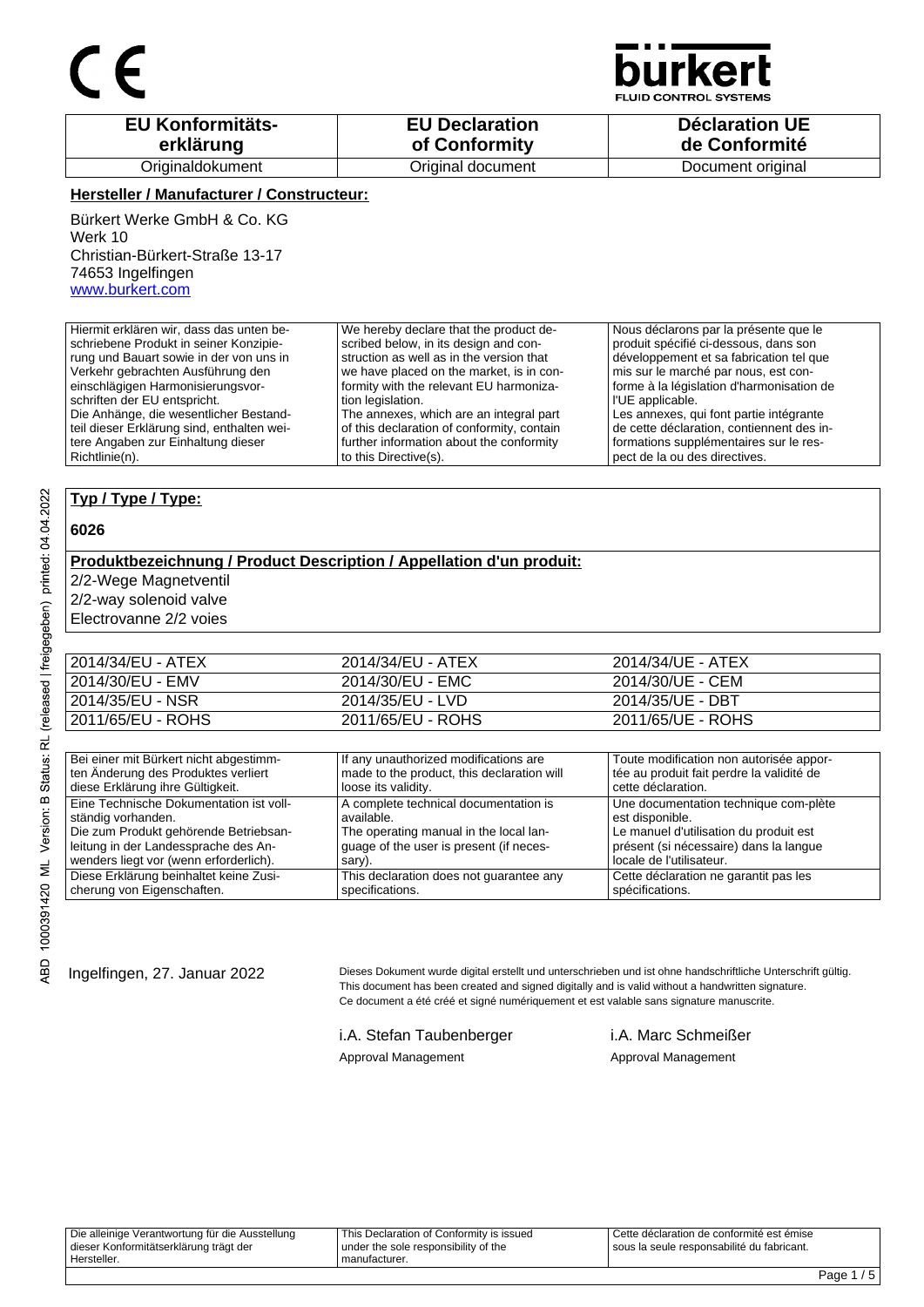



**Anhang ATEX zur EU Konformitätserklärung Originaldokument Annex ATEX for EU Declaration of Conformity** Original document **Annexe ATEX à la Déclaration UE de**  Document original 2014/34/EU - ATEX 2014/34/EU - ATEX 2014/34/UE - ATEX Reference in the Official Journal of the EU: L 96 dated 29.3.2014 Typ / Type / Type (Geräteschlüssel / product specification key / clé de spécification produit): 6026-\*\*\*\*\*\*\*\*\*\*\*\*\*-\*-\*\*\*/\*\*-\*\* (1) (1) Variabler Code / Variable code / Variable Code: Gilt nur in Verbindung mit / Only valid in combination with / Est uniquement valable en lien avec: PX38 Der oben beschriebene Gegenstand der Erklärung erfüllt die Vorschriften der Richtlinie 2014/34/EU des Europäischen Parlaments und des Rates vom 26. Februar 2014 zur Harmonisierung der Rechtsvorschriften der Mitgliedstaaten für Geräte und Schutzsysteme zur bestimmungsgemäßen Verwendung in explosionsgefährdeten Bereichen. The object of the declaration described above is in conformity with Directive 2014/34/EU of the European Parliament and of the Council of 26 February 2014 on the harmonisation of the laws of the Member States relating to equipment and protective systems intended for use in potentially explosive atmospheres. L'objet de la déclaration décrit ci-dessus est conforme à la directive 2014/34/UE du Parlement européen et du Conseil du 26 février 2014 relative à l'harmonisation des législations des États membres concernant les appareils et les systèmes de protection destinés à être utilisés en atmosphères explosibles. Nur gültig in Verbindung mit der EX-Kennzeichnung des Gerätes! Only valid in combination with the EX-marking of the equipment! Uniquement valable en liaison avec le marquage EX de l'appareil! Das Gerät kann eingesetzt werden gemäß den auf dem Typschild und in der Betriebsanleitung angegebenen Daten. The device can be used in accordance with the data given on the nameplate and in the operating instructions. Le dispositif peut être utilisé conformément aux indications de la plaque signalétique et dans la notice d'utilisation. Die Schutzziele der Niederspannungsrichtlinie 2014/35/EU wurden eingehalten. The protection objectives of the low Voltage Directive 2014/35/EU are complied with. Les objectifs de sécurité de la Directive Basse Tension 2014/35/UE ont été observés. Für die Bewertung wurden folgende Normen herangezogen (wenn anwendbar): For evaluation of the conformity, the following standards were consulted (if applicable): Pour l'évaluation de la conformité, les normes suivantes ont été utilisées (le cas échéant): EN 60079-31:2014, EN IEC 60079-0:2018, EN IEC 60079-7:2015+A1:2018, EN 60079-18:2015/A1:2017 Das genannte Produkt ist bescheinigt durch die Notifizierte Stelle: The product is certified by the Notified Body: Le produit est certifié par l'organisme notifié: Name und Anschrift der Notifizierten Stelle:/ Name and Address of the notified body:/ Nom et adresse de l'organisme notifié: Bureau Veritas CPS Germany GmbH Businesspark A9 86842 Türkheim, Germany EU-Baumusterprüfbescheinigung Nr.: EU Type Examination Certificate No.: Attestation d'examen UE de type Non.: EPS 16 ATEX 1 072 X, 10.05.2016

Die Sicherheits- und Einbauhinweise der mitgelieferten Produktdokumentation sind zu beachten The instructions for safety and installation of the enclosed product documentation have to be observed. Les consignes de sécurité et d'installation décrites dans la documentation fournie avec le produit doivent être respectées.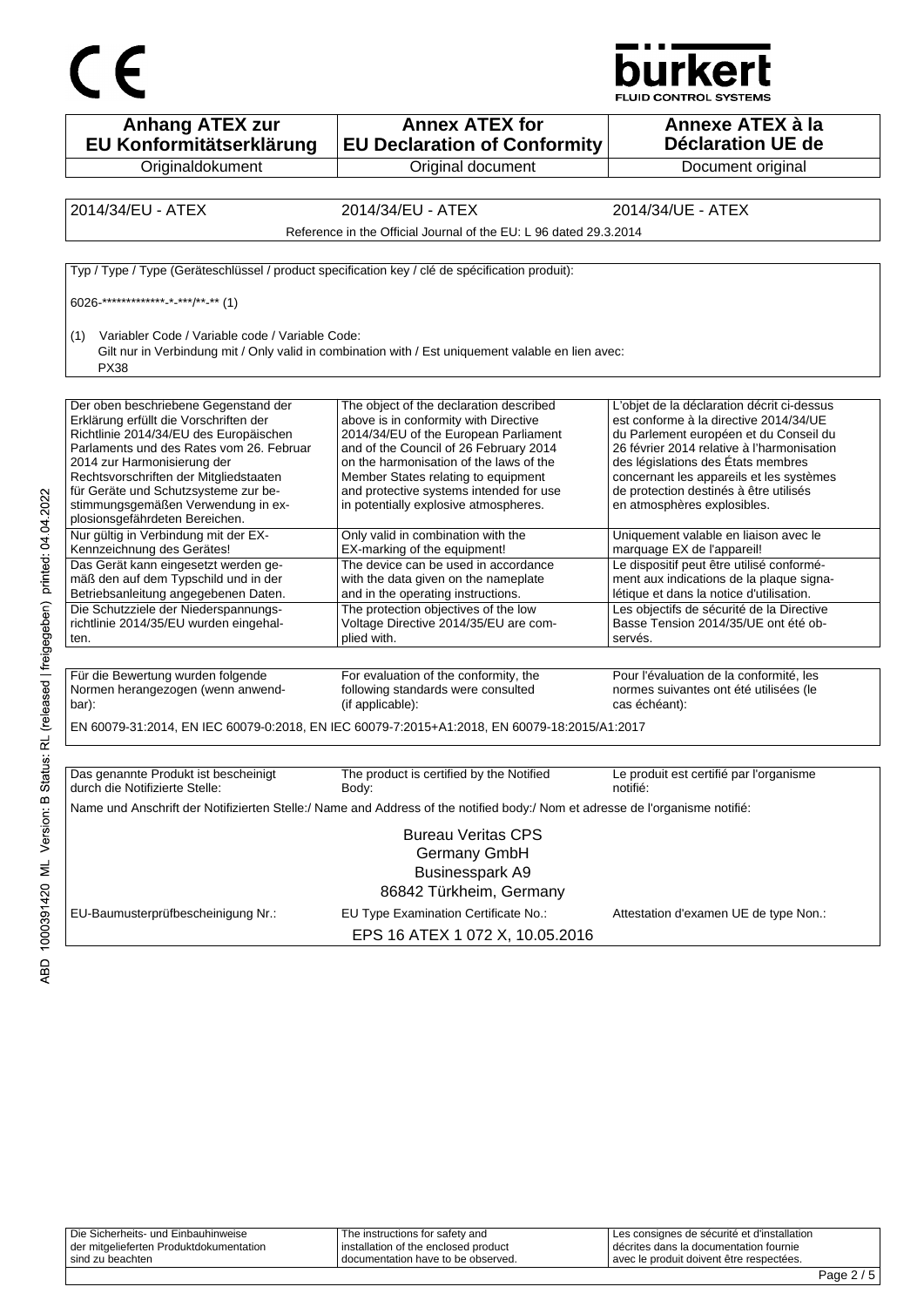## $C \in$



FLUID CONTROL SYSTEMS

| <b>Anhang EMV zur</b><br>EU Konformitätserklärung                                                                                                                                                                                                                                                   | <b>Annex EMC for</b><br><b>EU Declaration of Conformity</b>                                                                                                                                                                                                                     | Annexe CEM à la<br>Déclaration UE de                                                                                                                                                                                                                                        |
|-----------------------------------------------------------------------------------------------------------------------------------------------------------------------------------------------------------------------------------------------------------------------------------------------------|---------------------------------------------------------------------------------------------------------------------------------------------------------------------------------------------------------------------------------------------------------------------------------|-----------------------------------------------------------------------------------------------------------------------------------------------------------------------------------------------------------------------------------------------------------------------------|
| Originaldokument                                                                                                                                                                                                                                                                                    | Original document                                                                                                                                                                                                                                                               | Document original                                                                                                                                                                                                                                                           |
|                                                                                                                                                                                                                                                                                                     |                                                                                                                                                                                                                                                                                 |                                                                                                                                                                                                                                                                             |
| 2014/30/EU - EMV                                                                                                                                                                                                                                                                                    | 2014/30/EU - EMC                                                                                                                                                                                                                                                                | 2014/30/UE - CEM                                                                                                                                                                                                                                                            |
|                                                                                                                                                                                                                                                                                                     | Reference in the Official Journal of the EU: L 96 dated 29.3.2014                                                                                                                                                                                                               |                                                                                                                                                                                                                                                                             |
| Typ / Type / Type (Geräteschlüssel / product specification key / clé de spécification produit):<br>6026-************** *-***/** **                                                                                                                                                                  |                                                                                                                                                                                                                                                                                 |                                                                                                                                                                                                                                                                             |
| Der oben beschriebene Gegenstand der<br>Erklärung erfüllt die Vorschriften der<br>Richtlinie 2014/30/EU des Europäischen<br>Parlaments und des Rates vom 26. Februar<br>2014 zur Harmonisierung der<br>Rechtsvorschriften der Mitgliedsstaaten<br>über die elektromagnetische Verträglich-<br>keit. | The object of the declaration described<br>above is in conformity with Directive<br>2014/30/EU of the European Parliament<br>and of the Council of 26 February 2014<br>on the harmonisation of the laws of the<br>Member States relating to electroma-<br>qnetic compatibility. | L'objet de la déclaration décrit ci-dessus<br>est conforme à la directive 2014/30/UE<br>du Parlement européen et du Conseil du<br>26 février 2014 relative à l'harmonisa-<br>tion des législations des États membres<br>concernant la compatibilité électro-<br>magnétique. |
| Für die Bewertung wurden folgende<br>Normen herangezogen (wenn anwend-<br>bar):<br>EN 61000-6-3:2007+A1:2011, EN 61000-6-2:2019, EN 61000-6-4:2019                                                                                                                                                  | For evaluation of the conformity, the<br>following standards were consulted<br>(if applicable):                                                                                                                                                                                 | Pour l'évaluation de la conformité, les<br>normes suivantes ont été utilisées (le<br>cas échéant):                                                                                                                                                                          |

| Die Sicherheits- und Einbauhinweise     | The instructions for safety and        | I Les consignes de sécurité et d'installation |
|-----------------------------------------|----------------------------------------|-----------------------------------------------|
| der mitgelieferten Produktdokumentation | I installation of the enclosed product | I décrites dans la documentation fournie      |
| sind zu beachten                        | I documentation have to be observed.   | l avec le produit doivent être respectées.    |
|                                         |                                        |                                               |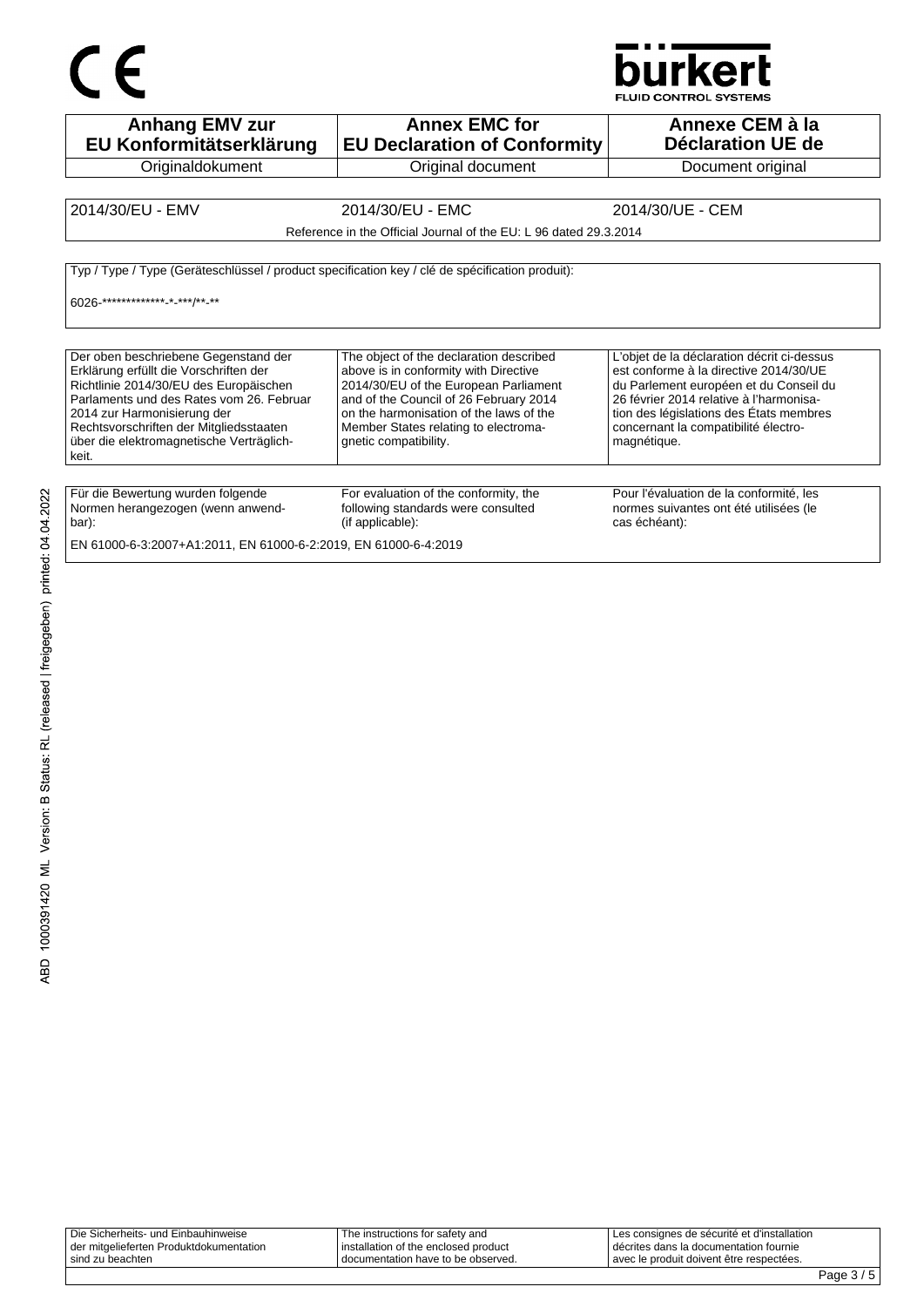



**Anhang NSR zur EU Konformitätserklärung Originaldokument Annex LVD for EU Declaration of Conformity** Original document **Annexe DBT à la Déclaration UE de**  Document original 2014/35/EU - NSR 2014/35/EU - LVD 2014/35/UE - DBT Reference in the Official Journal of the EU: L 96 dated 29.3.2014 Typ / Type / Type (Geräteschlüssel / product specification key / clé de spécification produit): 6026-\*\*\*\*\*\*\*\*\*\*\*\*\*-\*-(1)/\*\*-\*\* (1) Spannungsebene / Voltage levels / Niveau de tension [V]: NSR gilt nur, wenn Spannungsebene ≥ 50 V AC / ≥ 75 V DC und ≤ 1000 V AC / ≤ 1500 V DC LVD only valid, if voltage level  $\geq 50$  V AC /  $\geq 75$  V DC and ≤ 1000 V AC / ≤ 1500 V DC DBT uniquement pour les niveaux de tensions ≥ 50 V AC / ≥ 75 V DC et ≤ 1000 V AC / ≤ 1500 V DC Der oben beschriebene Gegenstand der Erklärung erfüllt die Vorschriften der Richtlinie 2014/35/EU des Europäischen Parlaments und des Rates vom 26. Februar 2014 zur Harmonisierung der Rechtsvorschriften der Mitgliedstaaten über die Bereitstellung elektrischer Betriebsmittel zur Verwendung innerhalb bestimmter Spannungsgrenzen auf dem Markt. The object of the declaration described above is in conformity with Directive 2014/35/EU of the European Parliament and of the Council of 26 February 2014 on the harmonisation of the laws of the Member States relating to the making available on the market of electrical equipment designed for use within certain voltage limits. L'objet de la déclaration décrit ci-dessus est conforme à la directive 2014/35/UE du Parlement européen et du Conseil du 26 février 2014 relative à l'harmonisation des législations des États membres concernant la mise à disposition sur le marché du matériel électrique destiné à être employé dans certaines limites de tension. Die Richtlinie 2014/33/EU ist nur bei Produkten anzuwenden, die nicht in den Anwendungsbereich der ATEX-Richtlinie fallen. Directive 2014/33/EU applies only to products that do not fall inside the scope of the ATEX Directive. La directive 2014/33/UE s'applique uniquement aux produits qui ne relèvent pas de la directive ATEX. Für die Bewertung wurden folgende Normen herangezogen (wenn anwendbar): For evaluation of the conformity, the following standards were consulted (if applicable): Pour l'évaluation de la conformité, les normes suivantes ont été utilisées (le cas échéant): EN 50178:1997, EN 60204-1:2006+A1:2009, EN 60664-1:2007, EN 61010-1:2010

| Die Sicherheits- und Einbauhinweise     | The instructions for safety and      | Les consignes de sécurité et d'installation |
|-----------------------------------------|--------------------------------------|---------------------------------------------|
| der mitgelieferten Produktdokumentation | installation of the enclosed product | décrites dans la documentation fournie      |
| I sind zu beachten                      | I documentation have to be observed. | l avec le produit doivent être respectées.  |
|                                         |                                      |                                             |